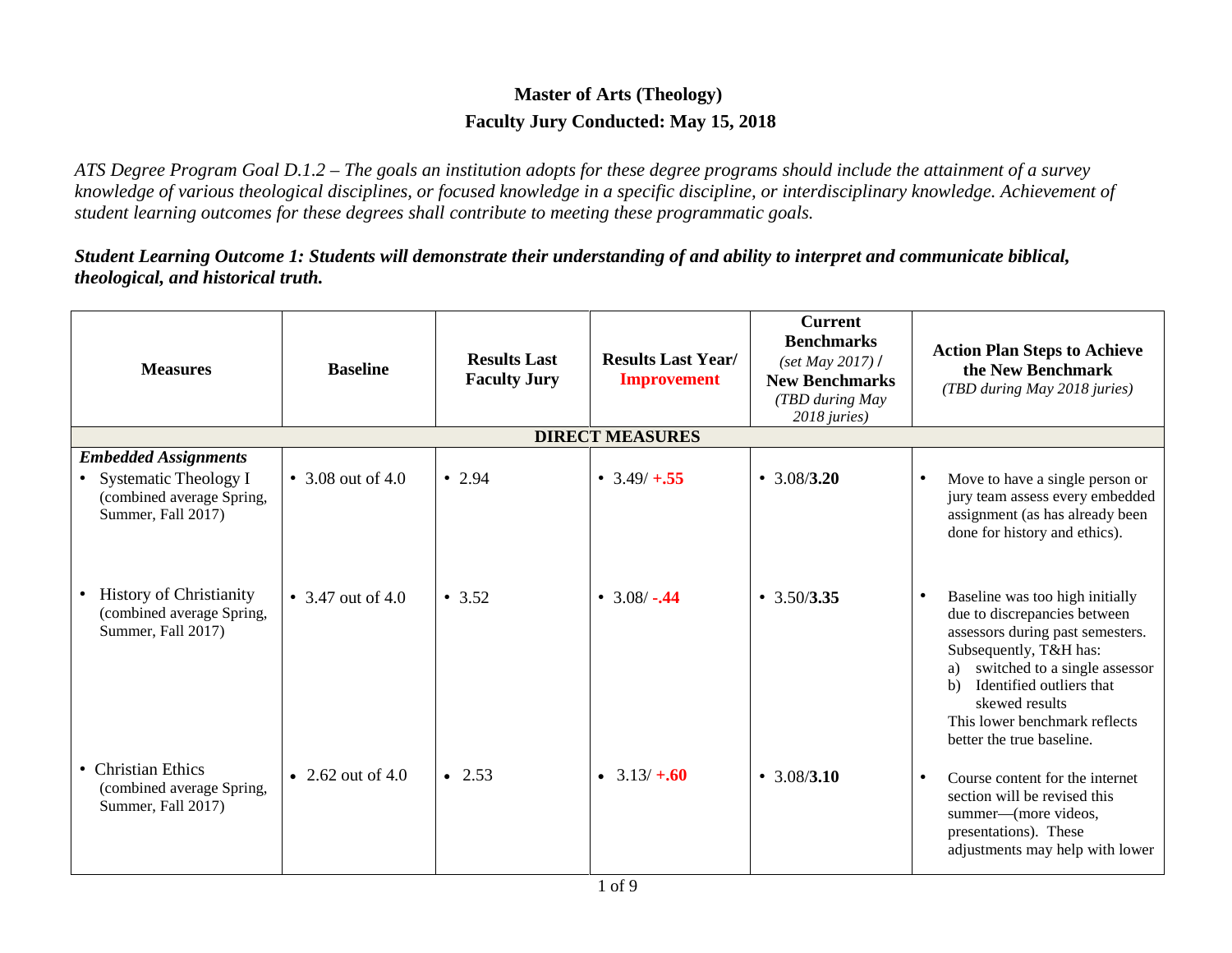| <b>Intermediate Greek</b><br>(combined average Spring<br>2017, Fall 2017)                                                         | • 3.30 out of 4.0        | $\bullet$ 3.76 | • $3.51/-25$             | $\bullet$ 3.50/TBD by BS | scores in the internet and hybrid<br>course sections that have brought<br>down the overall average in the<br>past.<br>TBD by Biblical Studies<br>$\bullet$                                                                                                                                                                             |
|-----------------------------------------------------------------------------------------------------------------------------------|--------------------------|----------------|--------------------------|--------------------------|----------------------------------------------------------------------------------------------------------------------------------------------------------------------------------------------------------------------------------------------------------------------------------------------------------------------------------------|
| <b>THSE6300 Research and</b><br><b>Writing Seminar</b><br>• Summative Writing<br>Assignment (combined)<br>average Fall 2016/2017) | • 3.08 out of 4.0        | • 3.73         | • $3.42/-$ .31           | • $3.08/3.10$            | The course has been successful<br>in improving research and<br>writing skills in MATh students<br>(see SLO 5). Due to the limited<br>number of course offerings it is<br>difficult to determine an accurate<br>baseline. The baseline and<br>benchmark may need to be<br>adjusted if numbers level-off<br>after more course offerings. |
|                                                                                                                                   |                          |                | <b>INDIRECT MEASURES</b> |                          |                                                                                                                                                                                                                                                                                                                                        |
| <b>Student Evaluations</b>                                                                                                        |                          |                |                          |                          |                                                                                                                                                                                                                                                                                                                                        |
| Questions 2, 6, 7<br>(combined average from<br>T&H courses Spring,<br>Summer, Fall 2017)                                          | • 85% overall<br>average | $\bullet$ N/A  | • 91.7%/ $+6.7\%$        | • 85%/86%                | Results last year are positive—<br>the jury has no action<br>plan/recommendation for<br>improvement at this time.                                                                                                                                                                                                                      |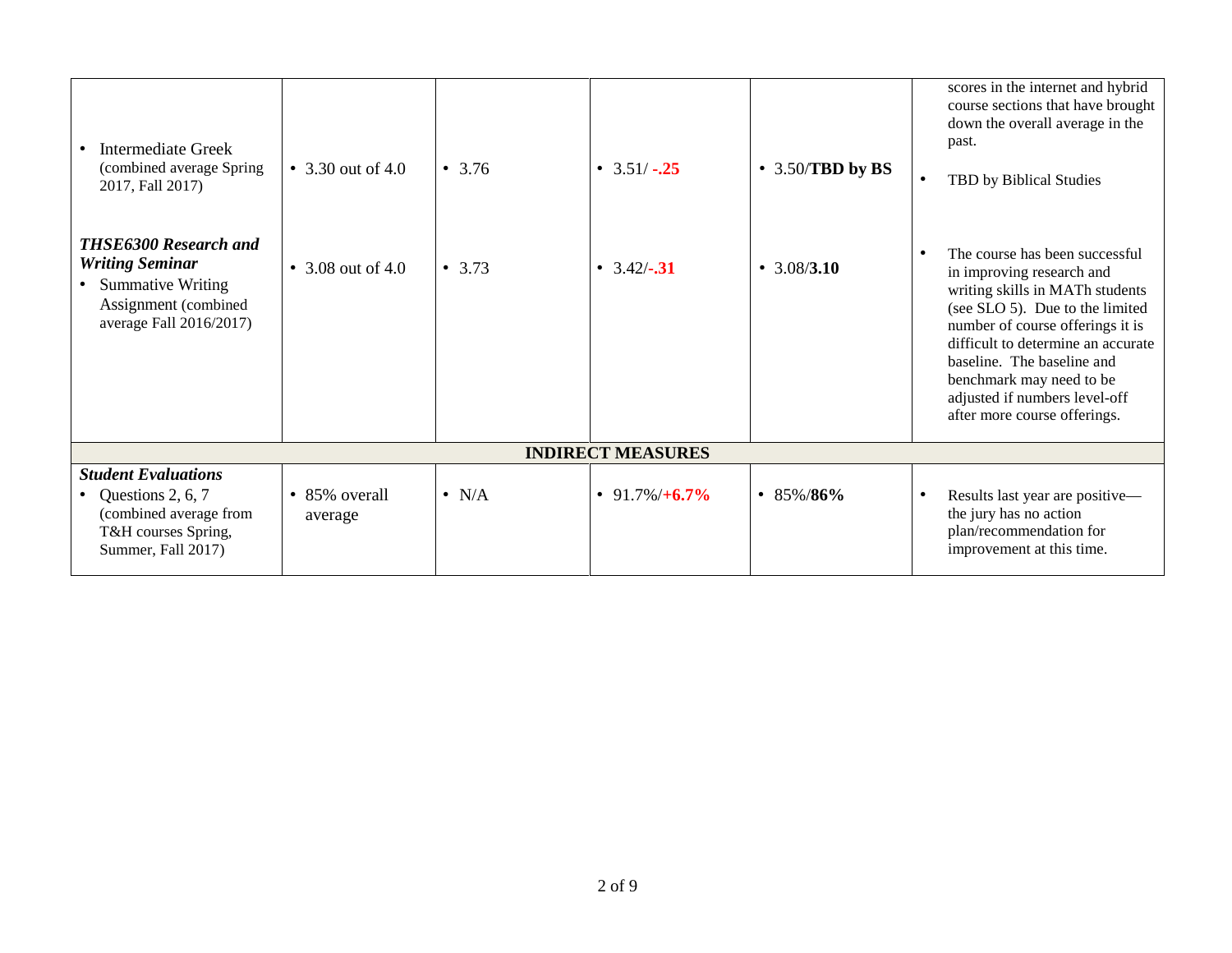## *Student Learning Outcome 2: Students will demonstrate an awareness of the broader Christian tradition and affinity for a Baptist theological heritage.*

| <b>Measures</b>                                                                                                                                                 | <b>Baseline</b>     | <b>Results Last</b><br><b>Faculty Jury</b> | <b>Results Last Year/</b><br><b>Improvement</b> | <b>Current</b><br><b>Benchmarks</b><br>$(set$ May 2017) /<br><b>New Benchmarks</b><br>(TBD during May<br>2018 juries) | <b>Action Plan Steps to Achieve</b><br>the New Benchmark<br>(TBD during May 2018 juries)                                                                                                                                                                                                                                                            |
|-----------------------------------------------------------------------------------------------------------------------------------------------------------------|---------------------|--------------------------------------------|-------------------------------------------------|-----------------------------------------------------------------------------------------------------------------------|-----------------------------------------------------------------------------------------------------------------------------------------------------------------------------------------------------------------------------------------------------------------------------------------------------------------------------------------------------|
|                                                                                                                                                                 |                     |                                            | <b>DIRECT MEASURES</b>                          |                                                                                                                       |                                                                                                                                                                                                                                                                                                                                                     |
| <b>Embedded Assignments</b><br>• Systematic Theology I<br>(combined average Spring,<br>Summer, Fall 2017)                                                       | • 3.08 out of 4.0   | • 2.94                                     | • $3.49/ + 0.55$                                | • $3.08/3.20$                                                                                                         | Move to have a single person or<br>$\bullet$<br>jury team assess every embedded<br>assignment (as has already been<br>done for history and ethics).                                                                                                                                                                                                 |
| <b>History of Christianity</b><br>(combined average Spring,<br>Summer, Fall 2017)                                                                               | • $3.47$ out of 4.0 | • 3.52                                     | • $3.08/-0.44$                                  | $\cdot$ 3.50/3.35                                                                                                     | Baseline was too high initially<br>$\bullet$<br>due to discrepancies between<br>assessors during past semesters.<br>Subsequently, T&H has:<br>switched to a single assessor<br>Identified outliers that<br>$\mathbf{b}$<br>skewed results<br>This lower benchmark reflects<br>better the true baseline.                                             |
| <b>THSE6300 Theological</b><br><b>Research and Writing</b><br><b>Seminar</b><br>• Summative Writing<br>Assignment<br>(combined average Fall<br>2016, Fall 2017) | • 3.08 out of 4.0   | • 3.73                                     | • $3.42/-$ .31                                  | $\cdot$ 3.08/3.10                                                                                                     | The course has been successful<br>$\bullet$<br>in improving research and<br>writing skills in MATh students<br>(see SLO 5). Due to the limited<br>number of course offerings it is<br>difficult to determine an accurate<br>baseline. The baseline and<br>benchmark may need to be<br>adjusted if numbers level-off<br>after more course offerings. |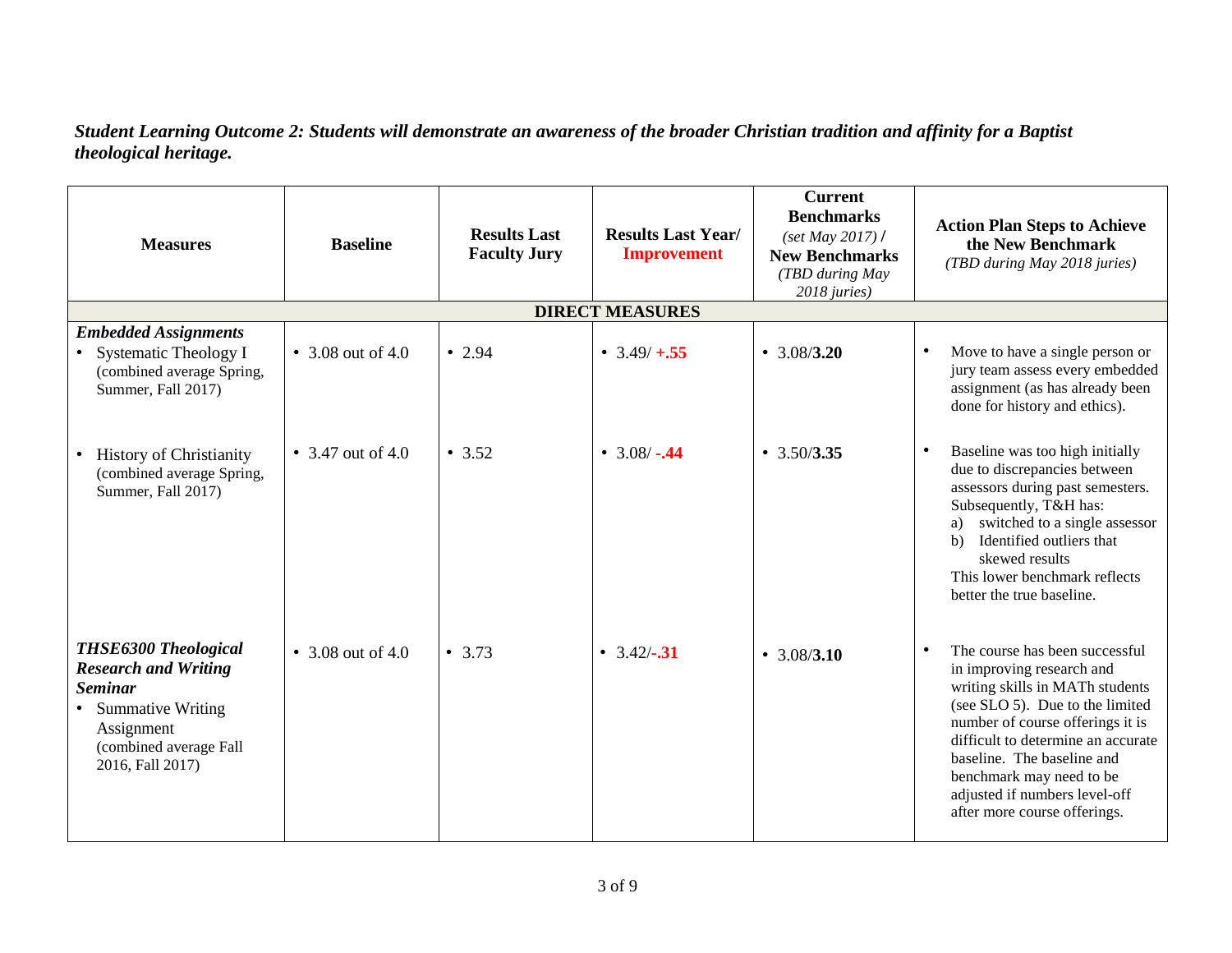| <b>INDIRECT MEASURES</b>                                                                                               |                                              |                  |                                                                   |         |                                                                                                                   |  |
|------------------------------------------------------------------------------------------------------------------------|----------------------------------------------|------------------|-------------------------------------------------------------------|---------|-------------------------------------------------------------------------------------------------------------------|--|
| <b>Student Evaluations</b><br>Questions 2, 6, 7<br>(combined average from<br>T&H courses Spring,<br>Summer, Fall 2017) | 85% overall<br>average                       | N/A<br>$\bullet$ | $91.7\%/+6.7\%$                                                   | 85%/86% | Results last year are positive—<br>the jury has no action<br>plan/recommendation for<br>improvement at this time. |  |
| <b>Degree Program Survey</b><br>• Core Competencies:<br>Christian Theological<br>Heritage (Fall/Spring 2017)           | 80% respond<br>with $4-5$ on<br>Likert scale | N/A<br>$\bullet$ | $\bullet$ 83.7% respond<br>with 4-5 on Likert<br>scale $/ +3.7\%$ | 80%/81% | Results last year are positive-<br>the jury has no action<br>plan/recommendation for<br>improvement at this time. |  |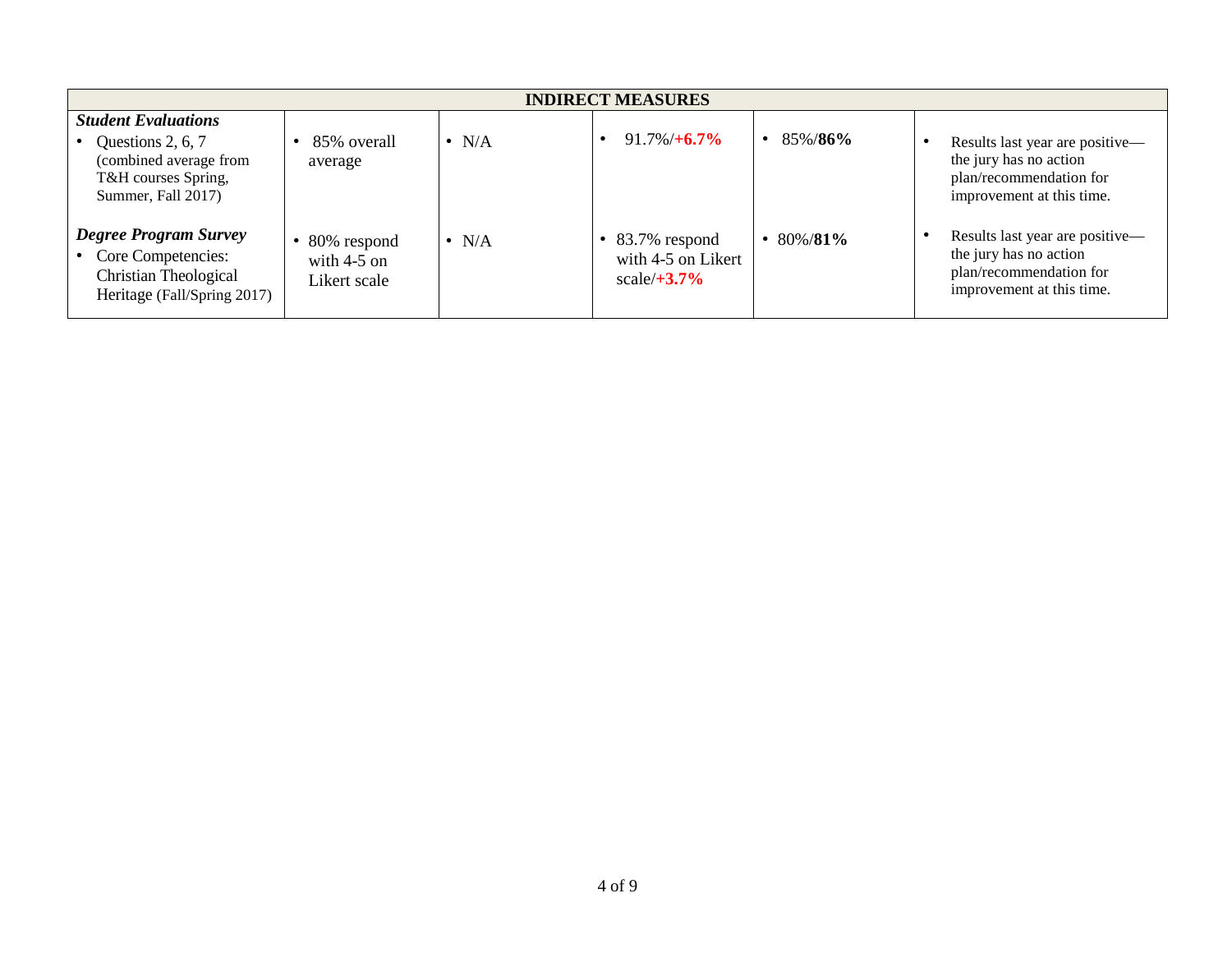*Student Learning Outcome 3: Students will demonstrate an ability to contextualize theology in their respective cultural and ecclesial settings.*

| <b>Measures</b>                                                                                           | <b>Baseline</b>     | <b>Results Last</b><br><b>Faculty Jury</b> | <b>Results Last Year/</b><br><b>Improvement</b> | <b>Current</b><br><b>Benchmarks</b><br>$(set$ <i>May</i> 2017) /<br><b>New Benchmarks</b><br>(TBD during May<br>2018 juries) | <b>Action Plan Steps to Achieve</b><br>the New Benchmark<br>(TBD during May 2018 juries)                                                                                                                                                                                                            |
|-----------------------------------------------------------------------------------------------------------|---------------------|--------------------------------------------|-------------------------------------------------|------------------------------------------------------------------------------------------------------------------------------|-----------------------------------------------------------------------------------------------------------------------------------------------------------------------------------------------------------------------------------------------------------------------------------------------------|
|                                                                                                           |                     |                                            | <b>DIRECT MEASURES</b>                          |                                                                                                                              |                                                                                                                                                                                                                                                                                                     |
| <b>Embedded Assignments</b><br>• Systematic Theology I<br>(combined average Spring,<br>Summer, Fall 2017) | • 3.08 out of 4.0   | $\bullet$ 2.94                             | • $3.49/ + 0.55$                                | • $3.08/3.20$                                                                                                                | Move to have a single person or<br>$\bullet$<br>jury team assess every embedded<br>assignment (as has already been<br>done for history and ethics).                                                                                                                                                 |
| <b>History of Christianity</b><br>(combined average Spring,<br>Summer, Fall 2017)                         | • 3.47 out of 4.0   | • 3.52                                     | • $3.08/-0.44$                                  | $\cdot$ 3.50/3.35                                                                                                            | $\bullet$<br>Baseline was too high initially<br>due to discrepancies between<br>assessors during past semesters.<br>Subsequently, T&H has:<br>switched to a single assessor<br>a)<br>Identified outliers that<br>h)<br>skewed results<br>This lower benchmark reflects<br>better the true baseline. |
| • Christian Ethics<br>(combined average Spring,<br>Summer, Fall 2017)<br><b>THSE6300 Theological</b>      | • 2.62 out of 4.0   | $\bullet$ 2.53                             | • $3.13/ + .60$                                 | • $3.08/3.10$                                                                                                                | Course content for the internet<br>$\bullet$<br>section will be revised this<br>summer—(more videos,<br>presentations). These<br>adjustments may help with lower<br>scores in the internet and hybrid<br>course sections that have brought<br>down the overall average in the<br>past.              |
| <b>Research and Writing</b><br><b>Seminar</b>                                                             | • $3.08$ out of 4.0 | • $3.73$                                   | • $3.42/-$ .31                                  | $\cdot$ 3.08/3.10                                                                                                            | The course has been successful<br>$\bullet$<br>in improving research and<br>writing skills in MATh students                                                                                                                                                                                         |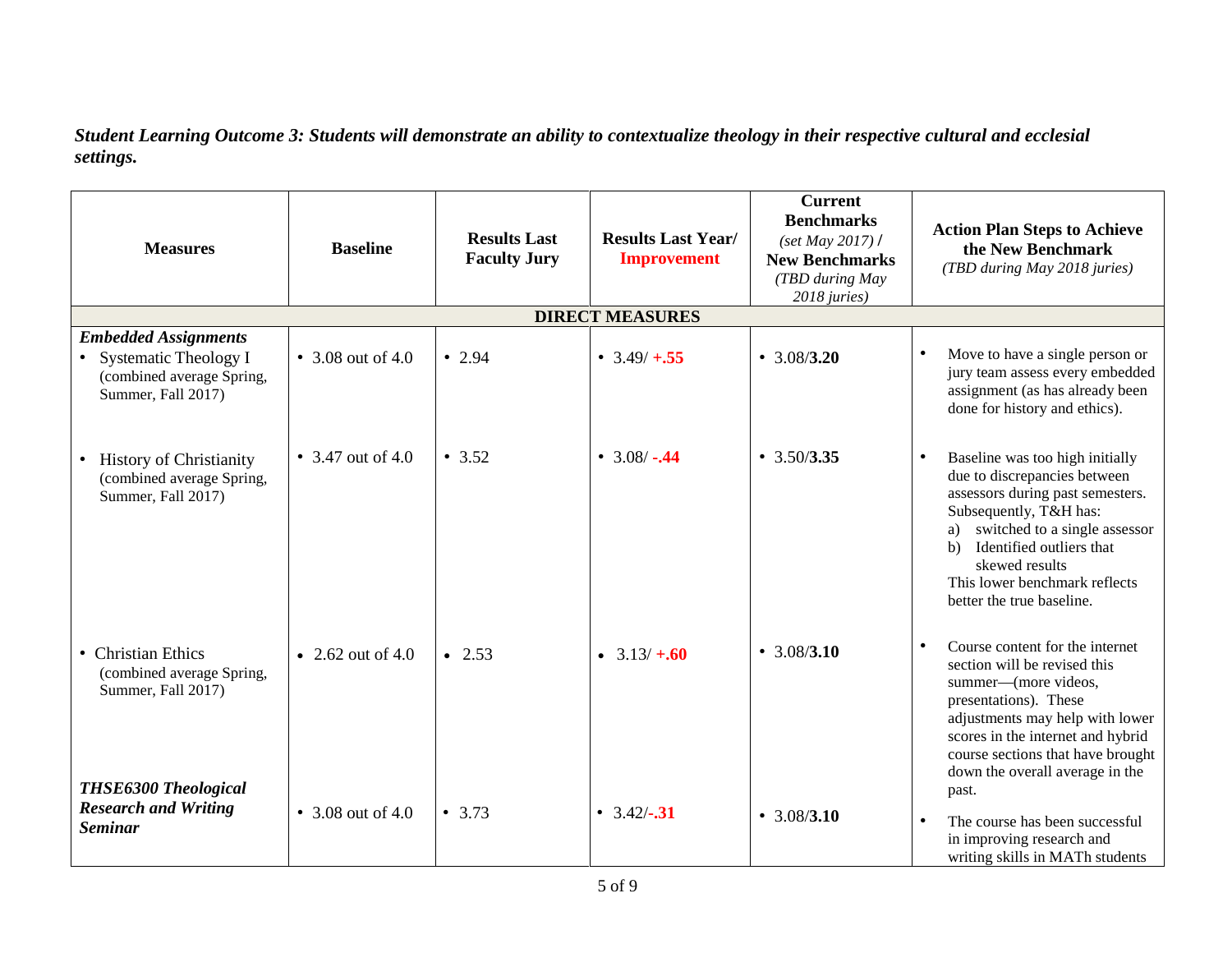| <b>Summative Writing</b><br>Assignment<br>(combined average Fall<br>2016, Fall 2017)  |                                  |               |                          |                 | (see SLO 5). Due to the limited<br>number of course offerings it is<br>difficult to determine an accurate<br>baseline. The baseline and<br>benchmark may need to be<br>adjusted if numbers level-off<br>after more course offerings. |
|---------------------------------------------------------------------------------------|----------------------------------|---------------|--------------------------|-----------------|--------------------------------------------------------------------------------------------------------------------------------------------------------------------------------------------------------------------------------------|
|                                                                                       |                                  |               |                          |                 |                                                                                                                                                                                                                                      |
|                                                                                       |                                  |               | <b>INDIRECT MEASURES</b> |                 |                                                                                                                                                                                                                                      |
| <b>Student Evaluations</b>                                                            |                                  |               |                          |                 |                                                                                                                                                                                                                                      |
| Questions 2, 6<br>(combined average from<br>T&H courses Spring,<br>Summer, Fall 2017) | $\bullet$ 85% overall<br>average | $\bullet$ N/A | • 92%/ $+7\%$            | $\cdot$ 85%/86% | Results last year are positive-<br>the jury has no action<br>plan/recommendation for<br>improvement at this time.                                                                                                                    |
| Noel-Levitz                                                                           |                                  |               |                          |                 |                                                                                                                                                                                                                                      |
| • Question 4                                                                          | • $6.33$                         | • $6.00$      | $6.21/+.21$              | • $6.20/6.21$   | Results last year are positive-<br>the jury has no action<br>plan/recommendation for<br>improvement at this time.                                                                                                                    |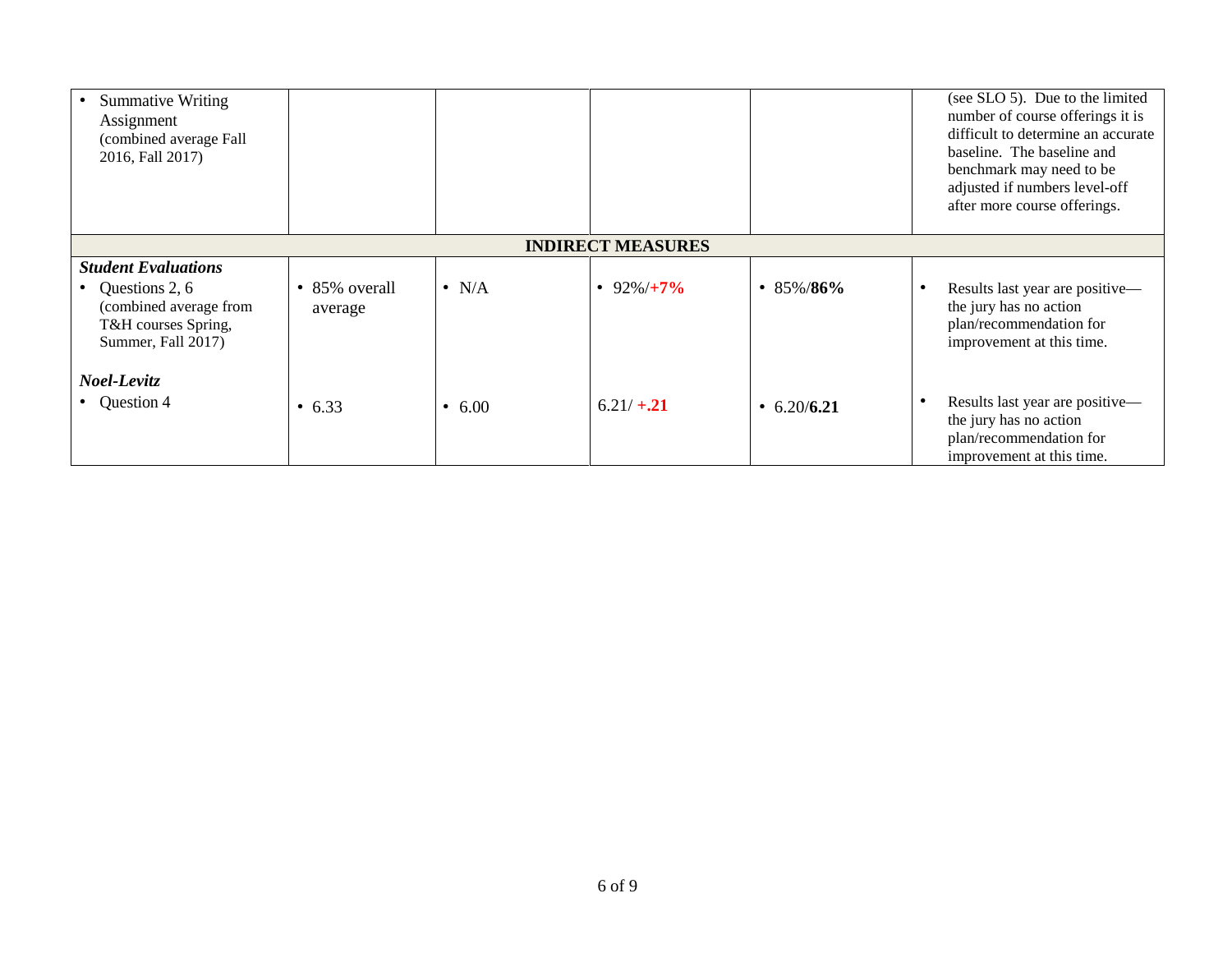| <b>Measures</b>                                                                                                                  | <b>Baseline</b>   | <b>Results Last</b><br><b>Faculty Jury</b> | <b>Results Last Year/</b><br><b>Improvement</b> | <b>Current</b><br><b>Benchmarks</b><br>$(set$ May 2017) /<br><b>New Benchmarks</b><br>(TBD during May<br>2018 juries) | <b>Action Plan Steps to Achieve</b><br>the New Benchmark<br>(TBD during May 2018 juries)                                                                                                                                                                                                            |
|----------------------------------------------------------------------------------------------------------------------------------|-------------------|--------------------------------------------|-------------------------------------------------|-----------------------------------------------------------------------------------------------------------------------|-----------------------------------------------------------------------------------------------------------------------------------------------------------------------------------------------------------------------------------------------------------------------------------------------------|
|                                                                                                                                  |                   |                                            | <b>DIRECT MEASURES</b>                          |                                                                                                                       |                                                                                                                                                                                                                                                                                                     |
| <b>Embedded Assignments</b><br>• Systematic Theology I<br>(combined average Spring,<br>Summer, Fall 2017)                        | • 3.08 out of 4.0 | • 2.94                                     | • $3.49/ + 0.55$                                | • $3.08/3.20$                                                                                                         | Move to have a single person or<br>jury team assess every embedded<br>assignment (as has already been<br>done for history and ethics).                                                                                                                                                              |
| • History of Christianity<br>(combined average Spring,<br>Summer, Fall 2017)                                                     | • 3.47 out of 4.0 | • 3.52                                     | • $3.08/-0.44$                                  | $\cdot$ 3.50/3.35                                                                                                     | Baseline was too high initially<br>$\bullet$<br>due to discrepancies between<br>assessors during past semesters.<br>Subsequently, T&H has:<br>switched to a single assessor<br>a)<br>Identified outliers that<br>b)<br>skewed results<br>This lower benchmark reflects<br>better the true baseline. |
| • Christian Ethics<br>(combined average Spring,<br>Summer, Fall 2017)<br>THSE6300 Theological                                    | • 2.62 out of 4.0 | $\bullet$ 2.53                             | • $3.13/ + .60$                                 | • $3.08/3.10$                                                                                                         | Course content for the internet<br>$\bullet$<br>section will be revised this<br>summer-(more videos,<br>presentations). These<br>adjustments may help with lower<br>scores in the internet and hybrid<br>course sections that have brought<br>down the overall average in the<br>past.              |
| <b>Research and Writing</b><br><b>Seminar</b><br>• Summative Writing<br>Assignment<br>(combined average Fall 2016,<br>Fall 2017) | • 3.08 out of 4.0 | • 3.73                                     | • $3.42/-$ .31                                  | $\cdot$ 3.08/3.10                                                                                                     | The course has been successful<br>$\bullet$<br>in improving research and<br>writing skills in MATh students<br>(see SLO 5). Due to the limited<br>number of course offerings it is<br>difficult to determine an accurate                                                                            |

## *Student Learning Outcome 4: Students will show personal and spiritual maturation in their development as Christian theologians.*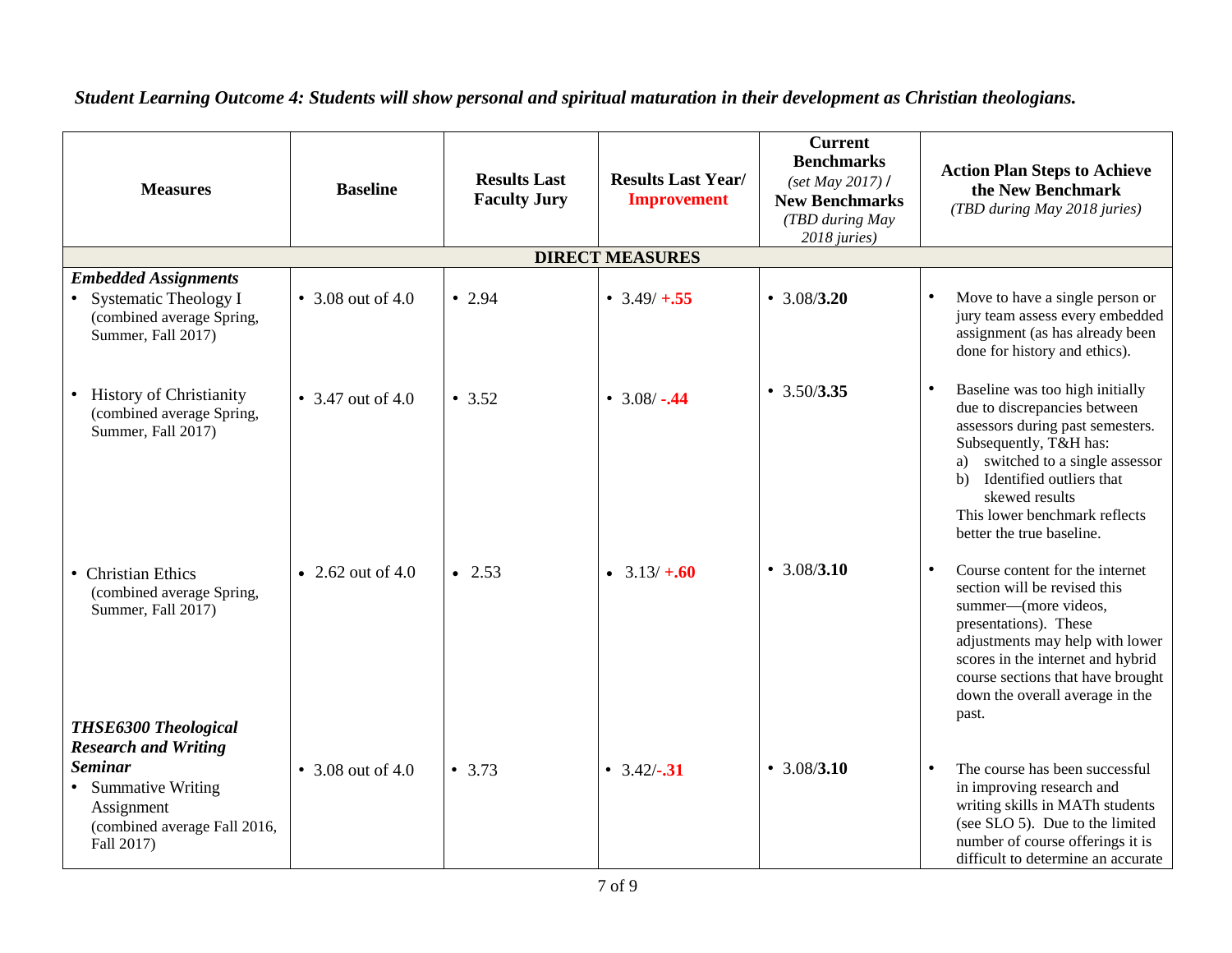|                                                                                                                          |                                              |               |                                                                       |                   | baseline. The baseline and<br>benchmark may need to be<br>adjusted if numbers level-off<br>after more course offerings.        |
|--------------------------------------------------------------------------------------------------------------------------|----------------------------------------------|---------------|-----------------------------------------------------------------------|-------------------|--------------------------------------------------------------------------------------------------------------------------------|
|                                                                                                                          |                                              |               | <b>INDIRECT MEASURES</b>                                              |                   |                                                                                                                                |
| <b>Student Evaluations</b><br>• Questions 6, 7, 9<br>(combined average from T&H<br>courses Spring, Summer, Fall<br>2017) | • 85% overall<br>average                     | $\bullet$ N/A | • 90.7%/ $+5.7\%$                                                     | $\cdot$ 85%/86%   | $\bullet$<br>Results last year are positive—<br>the jury has no action<br>plan/recommendation for<br>improvement at this time. |
| Noel-Levitz<br>• Question 62<br><b>Degree Program Survey</b>                                                             | • 6.56                                       | • 6.38        | • $6.49/ + 11$                                                        | $\cdot$ 6.40/6.41 | Results last year are positive-<br>$\bullet$<br>the jury has no action<br>plan/recommendation for<br>improvement at this time. |
| • Core Competencies:<br>Spiritual/Character<br>Formation (Fall/Spring 2017)                                              | 80% respond<br>with $4-5$ on<br>Likert scale | $\bullet$ N/A | $87.1\%$ respond<br>$\bullet$<br>with 4-5 on Likert<br>scale/ $+7.1%$ | • 80%/81%         | Results last year are positive-<br>$\bullet$<br>the jury has no action<br>plan/recommendation for<br>improvement at this time. |